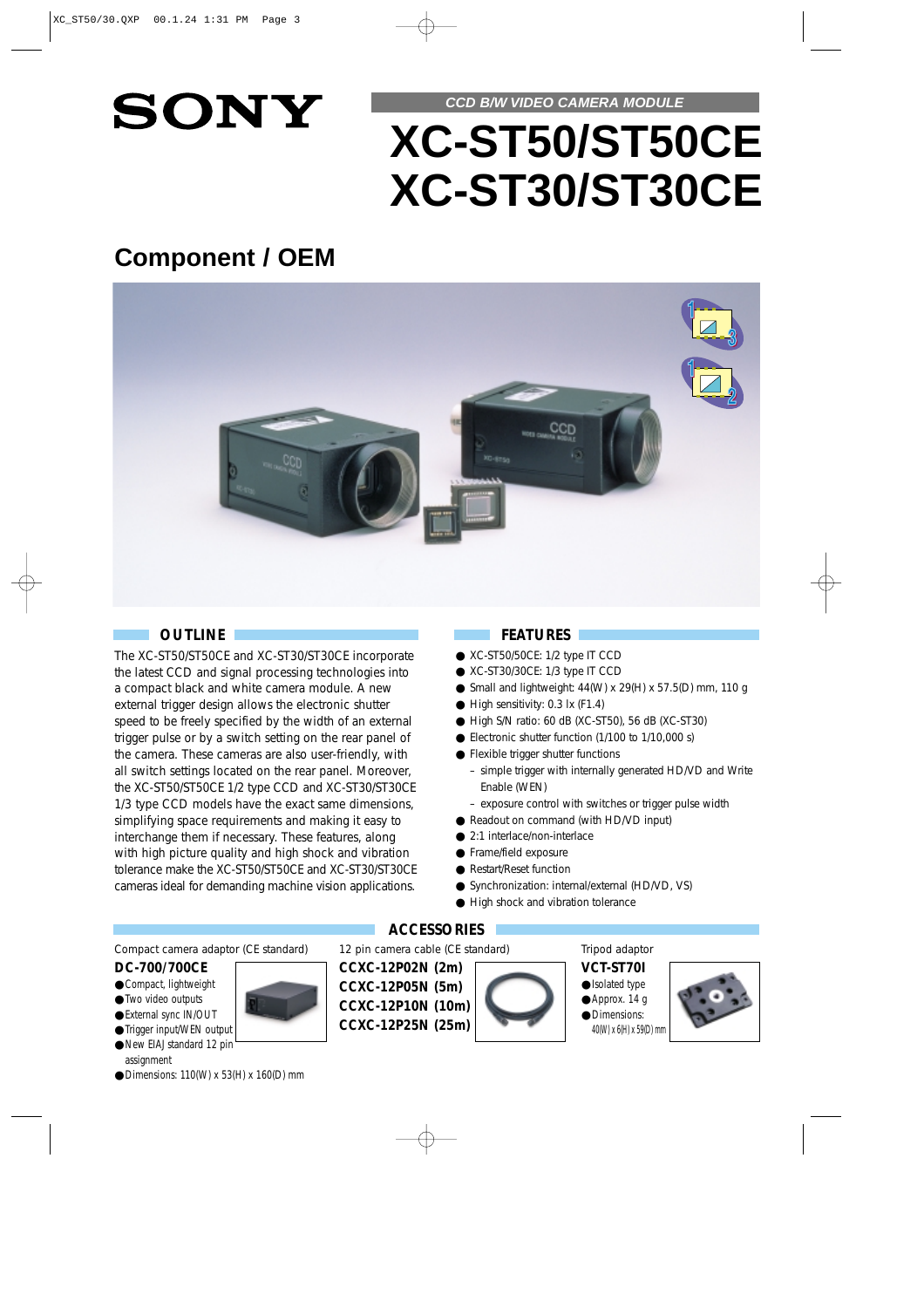

## **LOCATION OF PARTS & OPERATION**



● **Rear Panel**



#### ● **12 pin multi-connector**



| Pin No.          |                        | <b>External HD/VD sync</b>     | Internal HD/VD sync     | <b>External VS sync</b> |  |
|------------------|------------------------|--------------------------------|-------------------------|-------------------------|--|
| 1                |                        | <b>GND</b>                     | <b>GND</b>              | <b>GND</b>              |  |
| $\overline{2}$   |                        | $+12V$                         | $+12V$                  | $+12V$                  |  |
| 3                |                        | <b>GND</b>                     | <b>GND</b>              | <b>GND</b>              |  |
| $\overline{4}$   |                        | <b>VIDEO</b> output            | <b>VIDEO</b> output     | <b>VIDEO</b> output     |  |
| 5                |                        | <b>GND</b>                     | <b>GND</b>              | <b>GND</b>              |  |
|                  | 6<br>External HD input |                                | Internal HD output      |                         |  |
| $\overline{7}$   |                        | <sup>3</sup> External VD input | Internal VD output      | <b>VS</b>               |  |
| 8                |                        | <b>GND</b><br><b>GND</b>       |                         | <b>GND</b>              |  |
| 9                |                        |                                |                         |                         |  |
| 10               |                        | <sup>*4</sup> WEN output       | <sup>2</sup> WEN output | <sup>2</sup> WEN output |  |
| 11               |                        | <b>TRIG input</b>              | <b>TRIG input</b>       | <b>TRIG input</b>       |  |
| 12<br><b>GND</b> |                        | <b>GND</b>                     | <b>GND</b>              |                         |  |

1 Lens mount (C mount) A commercial C mount lens as well as Sony standard lenses can be used.

- 2 Camera fixing reference hole High-precision screw hole machined on the lens mount surface.
- 3 Screw hole for tripod adaptor installation (VCT-ST70I)
- 4 12 pin multi-connector The 12 pin multi-connector is connected to a DC IN/SYNC (DC power/sync signal input)
- 5 BNC connector Video out
- 6 Gamma correction ON/OFF switchable
- 7 Internal/External synchronization switch In the EXT position, if there is no external sync input, the internal sync is activated inside the camera. In this case, HD/VD signal is not output through the 12 pin multi-connector.
- 8 Trigger polarity switch The trigger polarity is selectable (neg/pos polarity)
- $9$  75 Ω termination switch

#### 0 Dip switch

- Dip switch 1 4: Shutter speed Dip switch 5: FRAME/FIELD exposure Dip switch 6 - 8: Normal shutter mode, External trigger shutter mode, restart/reset mode
- (fl) Gain switch
	- A: Image output at a fixed level of image according to the brightness of the subject. (Variable range: 0 to 18 dB) F: Fixed gain 0 dB M: gain (manual)

Factory setting: the variable gain is adjusted to the fixed sensitivity for a standard subject. When using two or more XC-ST50/50CE, XC-ST30/30CE cameras, identical images of the same subject can be attained.

12 Gain control The gain can be adjusted between 0 to 18 dB when the gain switch is set to "M".

#### ● **Rear Panel Factory settings**

| No.         | <b>Switch</b>                                               | <b>Factory setting</b> |  |  |  |
|-------------|-------------------------------------------------------------|------------------------|--|--|--|
| $\circledR$ | Gamma correction ON/OFF                                     | OFF                    |  |  |  |
| 7           | Internal/External sync                                      | <b>EXT</b>             |  |  |  |
| (8)         | <b>Trigger polarity</b>                                     | $\ddot{}$              |  |  |  |
| $\circledS$ | 75 $\Omega$ termination                                     | ON                     |  |  |  |
| (10)        | Dip switch                                                  |                        |  |  |  |
|             | 1 - 2 - 3 - 4: Shutter speed                                | OFF                    |  |  |  |
|             | 5: Field/Frame                                              | <b>OFF</b>             |  |  |  |
|             | 6 · 7 · 8: normal shutter/EXT trigger shutter/restart reset | <b>OFF</b>             |  |  |  |
| 11)         | GAIN                                                        | <b>FIX</b>             |  |  |  |

<sup>3</sup>: In restart/reset mode VD input is necessary

\*4 : WEN output is only effective in EXT trigger shutter mode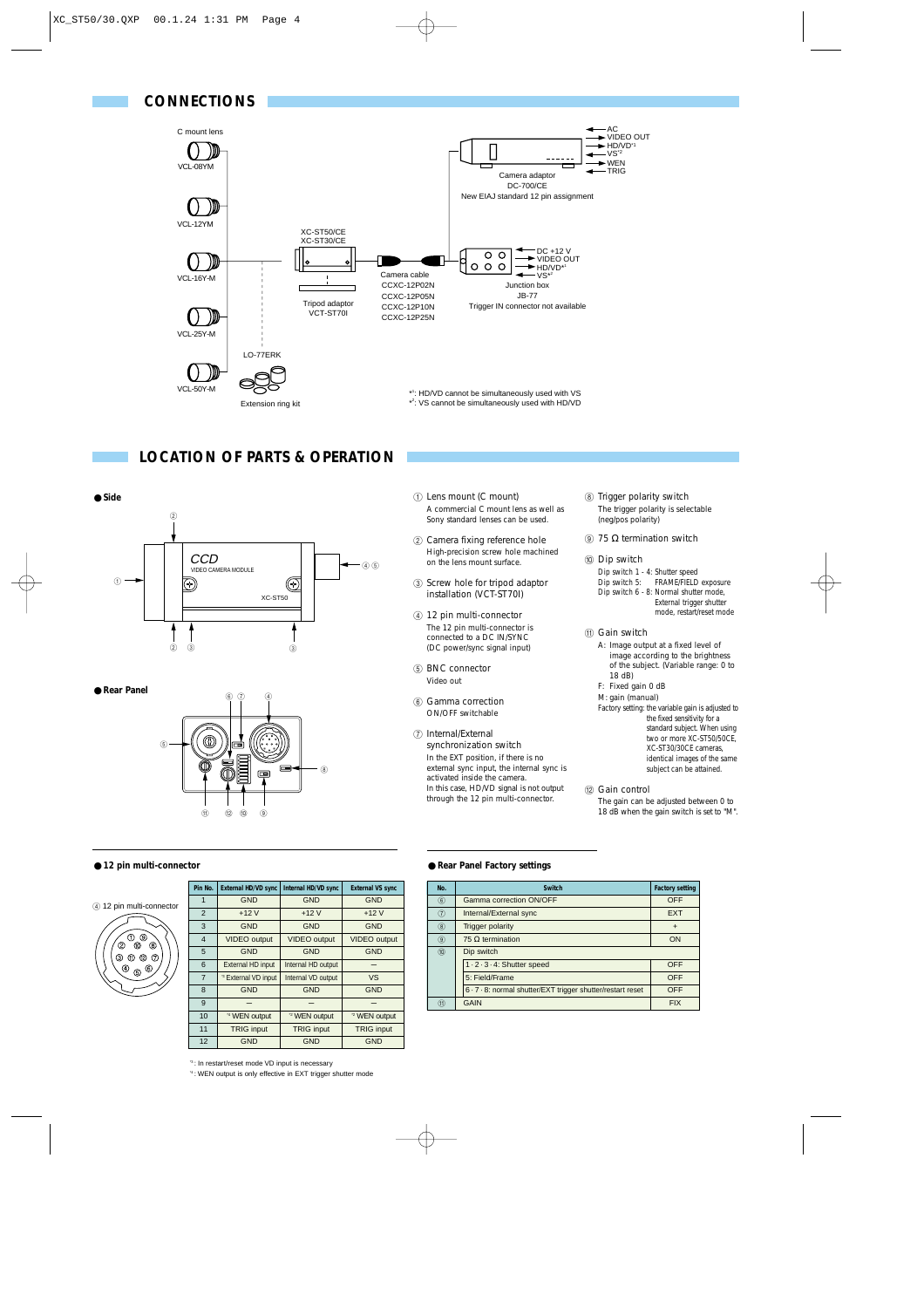## **TRIGGER SHUTTER MODES**

A new external trigger design allows the electronic shutter speed to be freely specified by the width of an external trigger pulse or by a switch setting on the rear panel of the camera.

## ■ **Shutter speed setting based on the trigger width**

 $\Diamond$  Non reset mode Ext sync (continuous HD/continuous VD input), or internal sync



 $\diamondsuit$  Non reset mode Ext sync (continuous HD and single VD input)



 $\Diamond$  Reset mode Only for Ext sync



\* When switching from Ext. trigger to regular operation the WEN pulse is output

### ■ **Shutter speed settings by dip switch control**

Shutter speeds are set by dip switches 6,7,8 on the camera's rear panel. The width of the trigger pulse is irrelevant.